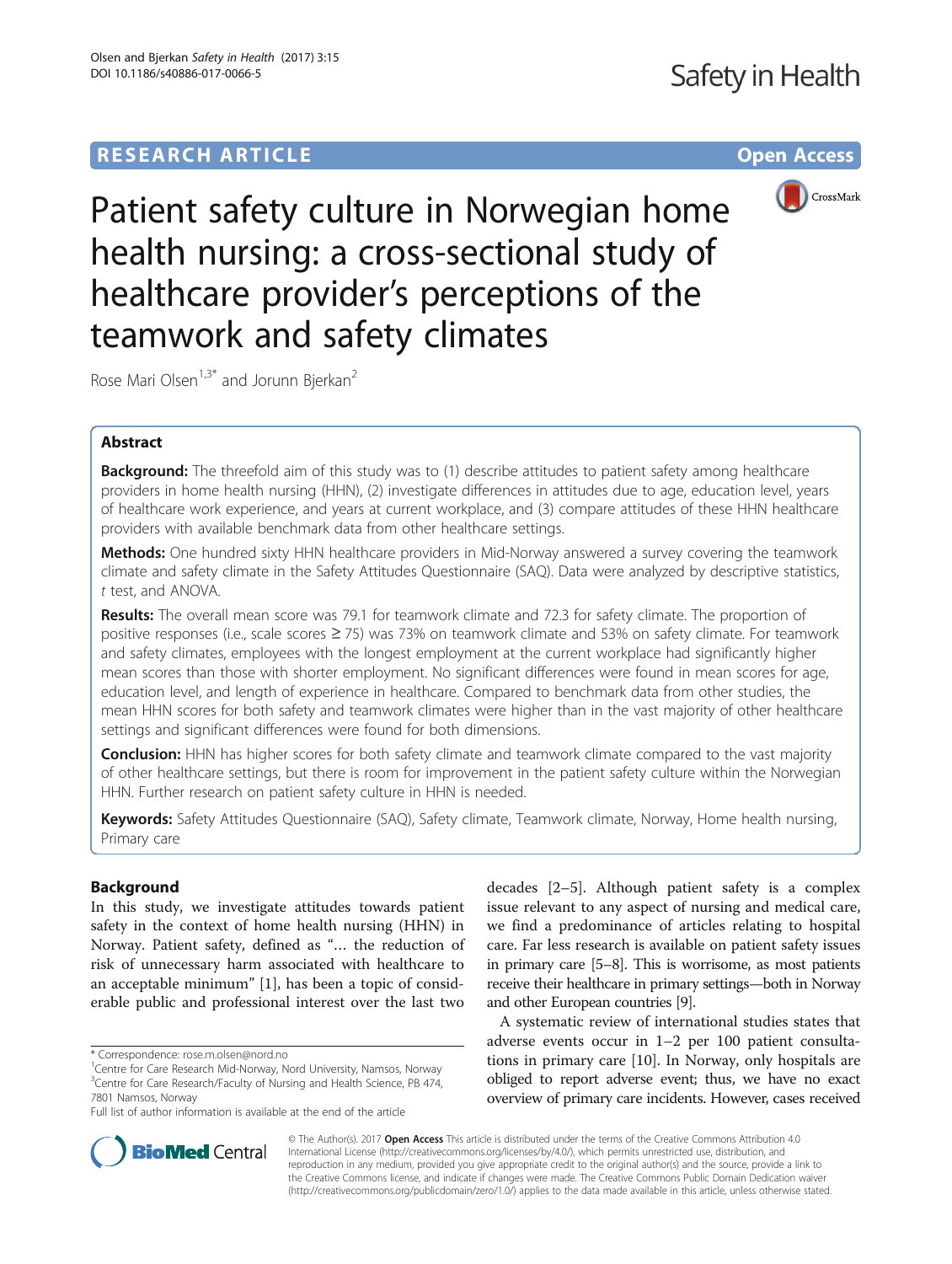by The Norwegian System of Compensation to Patients [[11](#page-7-0)] and The Health & Social Services ombudsmen [\[12](#page-7-0)] indicate that adverse events are also present in primary care. A long-term government safety program "In safe hands 24–7" that evolved from a 2011 to 2014 national campaign [[13\]](#page-7-0) has contributed to extensive efforts to systematically work on patient safety in recent years. Some target areas also address/involve primary care, e.g., systematic interdisciplinary drug reviews with reconciliation of drug lists, but most areas have been directed towards hospital care.

In regard to primary care, patient safety issues have mainly been addressed in nursing homes [[8\]](#page-6-0). The growth of the elderly population and an increasing proportion of patients being cared for in their homes warrant a focus on patient safety in HHN. In Norway, older people (aged 67 years or above) account for almost 60% of the 149,551 patients receiving HHN each year [[14\]](#page-7-0). This patient group is especially vulnerable to adverse events because they often have complex care needs caused by multimorbidity, polypharmacy, and multiple functional limitations [[6,](#page-6-0) [15](#page-7-0)–[18\]](#page-7-0). In addition, the risks to older patients in their own homes are rather different from those in institutions, e.g., different environment, roles, and failure to monitor over long periods.

An important first step in preventing adverse events occurring in older people receiving HHN is to gain knowledge about patient safety culture in the services. Patient safety culture can be defined as an "integrated pattern of individual and organisational behaviour, based upon shared beliefs and values that continuously seeks to minimise patient harm, which may result from the processes of care delivery" [[19\]](#page-7-0). A strong patient safety culture seems to correlate with a positive effect on the quality and safety level of patient treatment [[20\]](#page-7-0). We also find associations between patient safety culture and adverse events [[21, 22](#page-7-0)], e.g., decreased urinary tract infections and medication errors [[23\]](#page-7-0), fewer fall incidents, and less use of restraints [[24](#page-7-0)]. Measuring patient safety culture is an important tool for patient safety improvements [[25, 26\]](#page-7-0) and should be monitored as close to the patient context as possible [\[27](#page-7-0)]. Such mapping might provide information for managers and involved professionals to take action to increase patient safety [\[28](#page-7-0)–[30](#page-7-0)].

There is a lack of studies investigating patient safety culture in HHN. Gallego et al. [\[31\]](#page-7-0), which is the only study we are aware of investigating this setting, reported that cultural differences manifest between different service types. In their study, HHN staff tended to report more positive attitudes towards patient safety issues than staff members from several other healthcare settings [[31](#page-7-0)]. In comparison, studies have found safety culture in nursing homes to be poorer [[32](#page-7-0), [33\]](#page-7-0) but also better [\[34\]](#page-7-0) than in other healthcare services.

Expanding knowledge on HHN staff and their attitudes towards patient safety may form the basis for patient safety interventions and further research in a HHN care context. The threefold aim of this study was to (1) describe attitudes to patient safety among healthcare providers in HHN, (2) investigate differences in attitudes due to age, education level, years of work experience in healthcare, and years at current workplace, and (3) compare attitudes of these HHN healthcare providers to available benchmark data from other healthcare settings.

## **Methods**

The study was of cross-sectional design and carried out during December 2015 to February 2016.

## Sample and setting

The data for the present study were collected in HHN in six municipalities in Mid-Norway. These municipalities are part of a national panel of "care-municipalities," which were selected to be representative in terms of geographic location and size. The panel was established by the Centre for Care Research ([http://www.omsorgsforskning.no/](http://www.omsorgsforskning.no/english) [english](http://www.omsorgsforskning.no/english)). The home care services in Norway include both nursing care (e.g., assistance with personal hygiene, meals, wound care, and medication) and/or practical help (e.g., in-home cleaning and laundry services). This study only included healthcare providers delivering nursing care.

## **Questionnaire**

Patient safety culture is a complex phenomenon typically assessed through quantitative questionnaires based upon operationalized dimensions [\[35\]](#page-7-0). Among these, the Safety Attitudes Questionnaire (SAQ) is one of the most widely used instruments [\[36\]](#page-7-0). The original SAQ was developed to measure patient safety culture in critical care units and includes 60 items concerning six factors: teamwork climate, safety climate, job satisfaction, perception of management, working conditions, and stress recognition [[37](#page-7-0)].

To measure patient safety attitudes in HHN, we used a survey based on the Norwegian SAQ, Generic version, Short Form 2006 [[38\]](#page-7-0). However, we only used the teamwork climate (6 items) and safety climate (7 items) scales in this study. The reason for this was that we wanted to reduce the time needed to complete the survey and thus improving response rates. Answers were given on a 5-point Likert scale:  $1 =$  disagree strongly,  $2 =$  disagree slightly,  $3$  = neutral,  $4$  = agree slightly, and  $5$  = agree strongly. "Not applicable" was included as a response category for all items, and this was set as "missing" in the analyses. Two of the items were negatively worded (see Table [1,](#page-2-0) items no. 2 and 11), and they were reversed so that higher scores in the data always indicate a more positive perception of the patient safety climate. The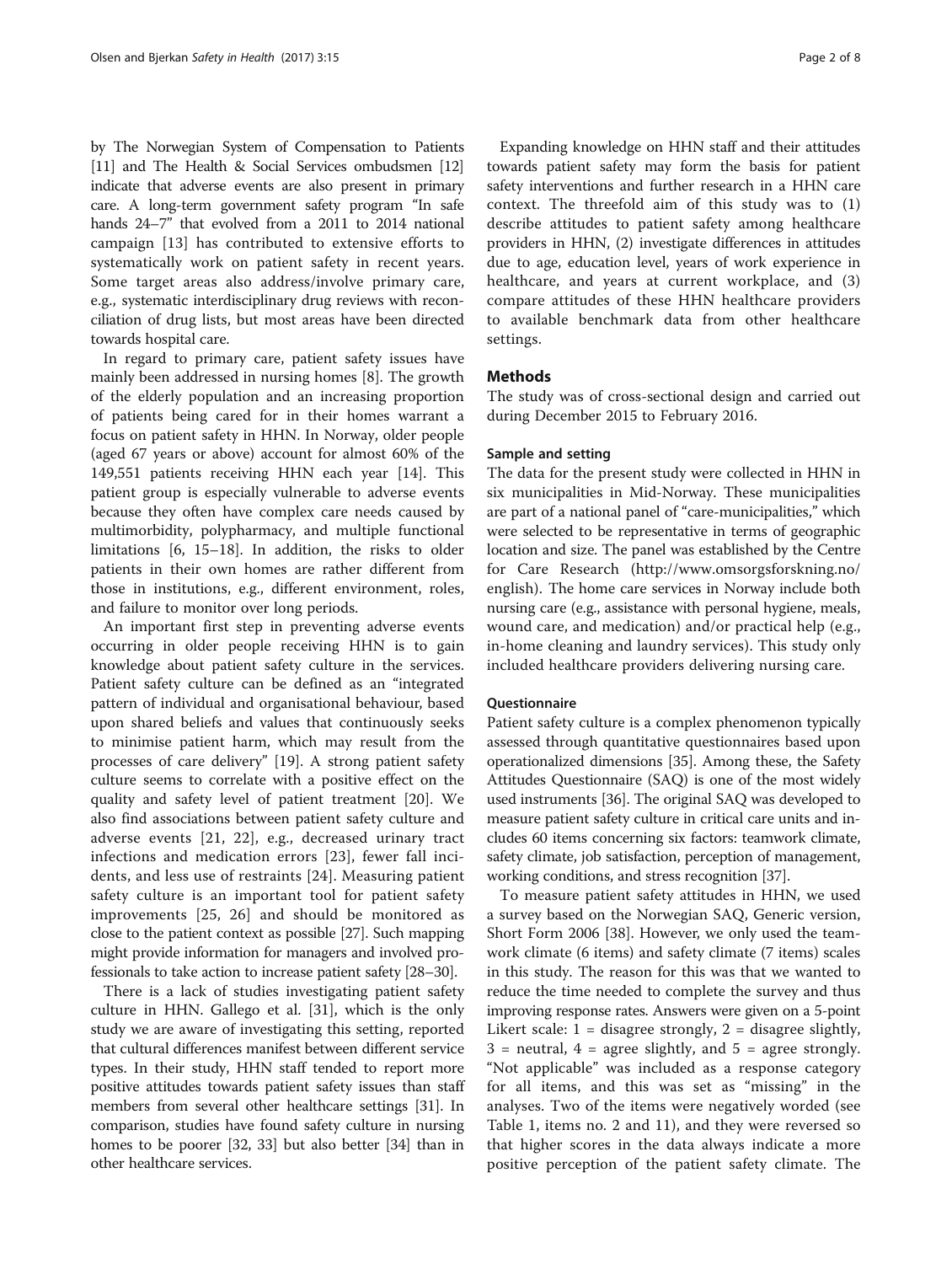| Dimensions Items           |                                                                                                                                  | Missing <sup>b</sup> , <i>n</i> Mean (SD) |      |               | Positive answers <sup>c</sup> , % |
|----------------------------|----------------------------------------------------------------------------------------------------------------------------------|-------------------------------------------|------|---------------|-----------------------------------|
| <b>Teamwork</b><br>climate | Total                                                                                                                            | 0                                         | 79.1 | $(17.4)$ 73.3 |                                   |
|                            | 1. My input is well received in this clinical area                                                                               | 0                                         | 77.8 | $(24.6)$ 77.6 |                                   |
|                            | 2. In this clinical area, it is difficult to speak up if I perceive a problem with patient care <sup>a</sup> 0                   |                                           | 75.3 | $(30.7)$ 78.1 |                                   |
|                            | 3. Disagreements in this clinical area are resolved appropriately (i.e. not who is right, but 0<br>what is best for the patient) |                                           | 74.4 | $(29.8)$ 72.5 |                                   |
|                            | 4. I have the support I need from other personnel to care for patients                                                           | 0                                         | 84.1 | (23.7)        | -86.9                             |
|                            | 5. It is easy for personnel here to ask questions when there is something that they do<br>not understand                         |                                           | 87.0 | $(23.3)$ 88.7 |                                   |
|                            | 6. The personnel here work together as a well-coordinated team                                                                   | 0                                         | 76.0 | $(26.4)$ 78.7 |                                   |
| Safety                     | Total                                                                                                                            | 5                                         | 72.3 | $(17.8)$ 52.9 |                                   |
| climate                    | 7. I would feel safe being treated here as a patient                                                                             | 5                                         | 78.9 | $(25.0)$ 78.7 |                                   |
|                            | 8. Medical errors are handled appropriately in this clinical area                                                                | 6                                         | 77.6 | $(26.7)$ 79.3 |                                   |
|                            | 9. I know the proper channels to direct questions regarding patient safety in this<br>clinical area                              | 5                                         | 77.7 | $(25.4)$ 77.4 |                                   |
|                            | 10. I receive appropriate feedback about my performance                                                                          | 6                                         | 66.4 | $(26.6)$ 60.7 |                                   |
|                            | 11. In this clinical area, it is difficult to discuss errors <sup>a</sup>                                                        | 5                                         | 62.9 | $(30.2)$ 57.5 |                                   |
|                            | 12. I am encouraged by my colleagues to report any patient safety concerns I may<br>have                                         | 5                                         | 73.7 | $(26.2)$ 71.0 |                                   |
|                            | 13. The culture in this clinical area makes it easy to learn from the errors of others                                           | 8                                         | 68.6 | $(26.1)$ 61.8 |                                   |

<span id="page-2-0"></span>Table 1 Mean score for the 13 items in teamwork climate and safety climate in SAQ

<sup>a</sup>The items 2 and 11 were reversed so that higher scores in the data always indicate a more positive perception of the patient safety climate bThe response category "Not applicable" was set as "missing" in the analyses<br>Sporitive applyors was defined as scere > 75

 $e^{\epsilon}$ Positive answers was defined as score  $\geq$  75

scales were rescaled to a 100-point scale where  $1 = 0$ ,  $2 = 25$ ,  $3 = 50$ ,  $4 = 75$ , and  $5 = 100$ . Consistent with Sexton et al. [\[37\]](#page-7-0), scores  $\geq$  75 were considered as an indication of a positive perception of the patient safety climate.

As the SAQ, Generic version, Short Form 2006 was developed for use in inpatient care; two of the items were modified slightly. The item "Nurse input is well received in this clinical area" was modified to "My input is well received in this clinical area"; the item "The physicians and nurses here work together as a wellcoordinated team" was modified to "The personnel here work together as a well-coordinated team".

The survey also incorporated demographic items, including age, gender, education, years of work experience in healthcare, and years at current workplace.

## Data collection

Healthcare managers of the home care services provided the email addresses of all employees having direct patient contact in their HHN work. The survey was electronically distributed to the employees via the software program Enalyzer [\(www.enalyzer.com/no\)](http://www.enalyzer.com/no), and the respondents answered anonymously. Enalyzer sent reminders automatically to those who had not answered.

#### Statistical analysis

The data is described using frequencies, percentages, means, standard deviation (SD), median, range (minimum

and maximum), and missing values. The teamwork and safety climate scales were used as continuous variables with a range from 0 to 100 [[37\]](#page-7-0). The score was calculated by subtracting 1 from the mean, and the result was multiplied by 25 [[38](#page-7-0)]. Scales were only calculated for respondents that answered all of the items in the scales used to calculate the scores. Reliability of the teamwork and safety climate scales was investigated using Cronbach's alpha  $(\alpha)$ , with 0.70 as the minimum criterion.

An independent sample  $t$  test was used to investigate differences in mean score for the two SAQ scales between the subgroups: education level (lower degree versus bachelor degree), years at current workplace, (< 4 versus ≤ 4 years), and years of work experience in healthcare  $(≤ 15$  versus > 15 years). ANOVA was used to investigate differences in mean score between age groups  $(\leq 29,$ 30–39, 40–49, 50–59, and  $\geq 60$  years).

A summary independent sample  $t$  test was performed in order to test differences in mean scores between our sample and benchmark data from other settings, including Norwegian out-of-hours casualty clinics and general practitioner (GP) practices [[39](#page-7-0)], Dutch nursing/residential homes [\[34\]](#page-7-0), acute care hospitals in seven European countries [[40](#page-7-0)], Swedish surgical inpatient units [\[41\]](#page-7-0), and Norwegian nursing homes [[32\]](#page-7-0). We considered these studies appropriate for comparison to our HHN data because they included SAQ mean scores for frontline nurses (i.e., registered nurse, nurse assistant, health worker,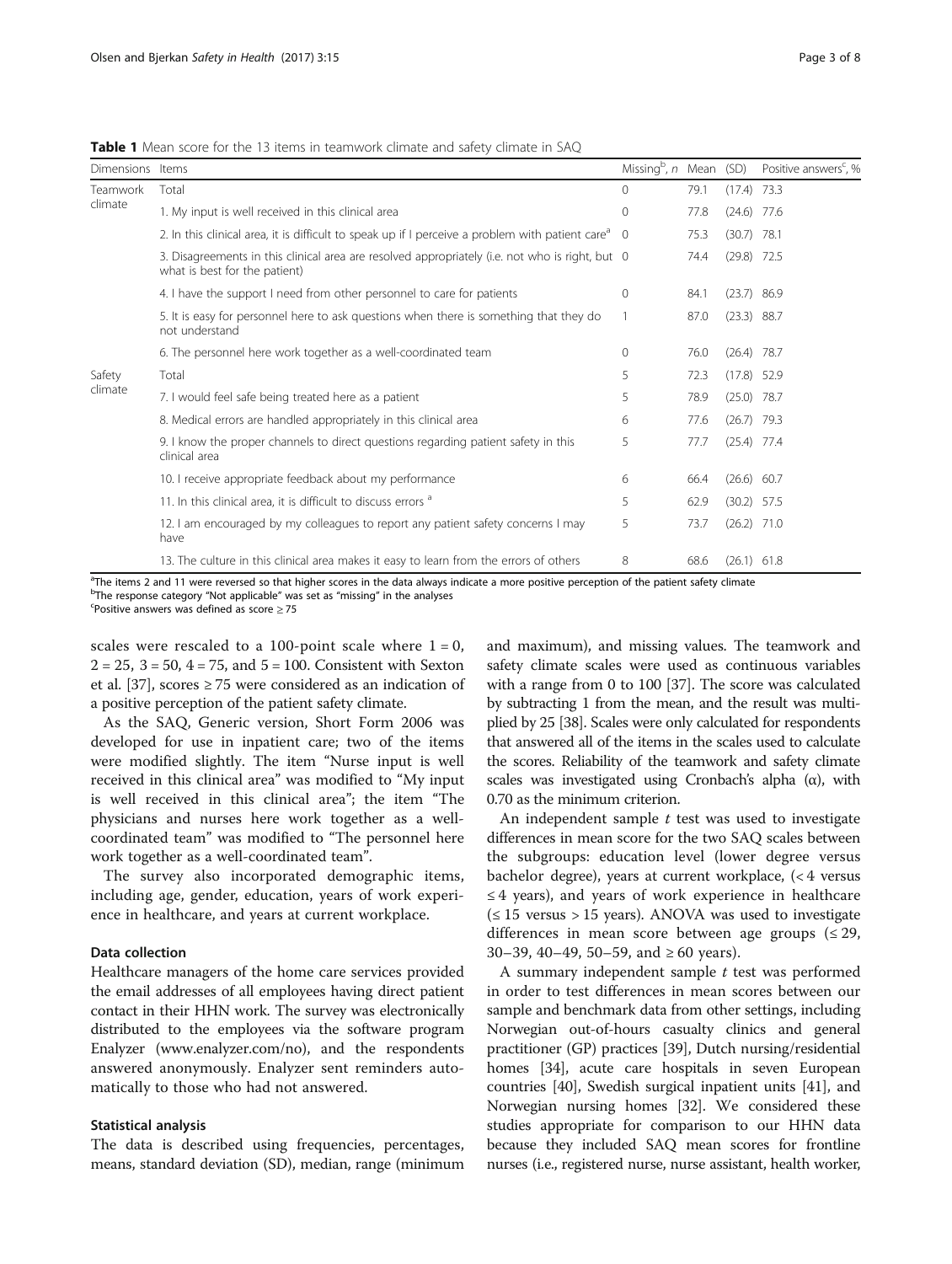and licensed practical nurse), either as a subgroup score or the study solely included nurses. The benchmark data from Buljac-Samardzic et al. [[34](#page-7-0)] also included paramedical staff and doctors (i.e., mean score for nurses was not presented separately), but these professionals accounted for only 4.7% of the total sample.

In Olsson et al. [[41\]](#page-7-0), the mean SAQ value was calculated and presented in its true interval, i.e., 1.00–5.00. In order to use their data as a benchmark in our study, we calculated their presented means into the interval 1–100 (by subtracting 1 from the mean and multiplying by 25, [\[38](#page-7-0)]. Statistical analyses were performed using SPSS (Version 23.0).

## Results

## Sample demographics

In total, 160 (28%) out of 580 employees from 16 different HHN units in six municipalities responded to the survey. Of those who did not participate, 36 refused and 384 did not respond to the request. Response rate per unit  $(N =$ 16) varied between 20 and 66%. The sample included 156 women and 4 men. Half of those sampled were educated to the bachelor degree level (77 registered nurses, 3 social educators), and the other half were educated to a lower level (77 nurse assistants, 2 nursing students, 1 unlicensed assistive person). Sixty-three percent were aged 40 years or older. The mean length of healthcare work experience was 17 years (median 16, range 0–45), and 72% had been employed at their current workplace for at least 4 years.

## Mean scores and proportion of positive responses regarding teamwork and safety climate

Responses to the 13 items for teamwork and safety climate are shown in Table [1,](#page-2-0) including scale means, SD, and the proportion of positive responses  $(≥ 75$  out of 100). The highest mean on a single item was related to teamwork climate "It is easy for personnel here to ask questions when there is something that they do not understand" (87.0), while the lowest mean score was related to safety climate "In this clinical area, it is difficult to discuss errors" (62.9). These two items were also given the highest (88.7%) and lowest (57.5%) proportions of positive scores, respectively. The Cronbach's alpha values for the scales were satisfactory ( $α = 0.72$  on teamwork climate,  $\alpha$  = 0.78 on safety climate).

The overall mean score for teamwork climate was 79.1  $(SD = 17.4)$  $(SD = 17.4)$  $(SD = 17.4)$  and  $72.3$   $(SD = 17.8)$  for safety climate (Table 1). The maximum score on both scales was 100, whereas the minimum score was 17 for teamwork climate and 25 for safety climate. The proportion of positive responses was 73.3% for teamwork climate and 52.9% for safety climate.

## Differences in safety attitudes due to age, educational level, and work experience

Table [2](#page-4-0) gives an overview of mean scores for teamwork and safety climate by age, education level, years of healthcare work experience, and years at current workplace. For both dimensions, we found that employees with the longest employment at their current workplace had significantly higher scores than those with a shorter employment period. The mean score for teamwork climate was 80.9 in the group that had worked  $\geq 4$  years at the workplace, while the group with a shorter employment period scored 74.3 ( $p = 0.03$ ). Correspondingly, scores for the safety climate were 74.3 and 66.8 ( $p = 0.02$ ). No significant differences were found in mean scores for education level and years of healthcare work experience.

## Teamwork and safety climate in home health nursing compared to benchmark data

In Table [3](#page-5-0), the mean scores for teamwork and safety climate in HHN are compared to benchmark data from six other settings: Norwegian out-of-hours casualty clinics and GP practices [[39\]](#page-7-0), Dutch nursing/residential homes [[34](#page-7-0)], acute hospitals in seven European countries [[40](#page-7-0)], Swedish inpatient surgery units [[41](#page-7-0)], and Norwegian nursing homes [\[32](#page-7-0)]. For teamwork climate, HHN scores were significantly higher than in three of the benchmark settings: nursing homes and residential homes in the Netherlands, acute hospitals in Europe, and nursing homes in Norway. The HHN scores were also significantly higher than in two of the benchmark settings for safety climate: nursing homes and residential homes in the Netherlands, and acute care hospitals in Europe. The largest differences were for teamwork climate, where HHN scored 79.1, and European acute hospitals, which scored 65.0 ( $p < 0.001$ ).th=tlb=

## Discussion

While teamwork climate was reported as positive by almost three quarters of the HHN employees, only half of them perceived the safety climate as positive. The overall mean score was, however, high for both dimensions and, in sum, this shows great variation in the employees responses. For both teamwork climate and safety climate, healthcare providers with the longest employment at their current workplace had significantly higher mean scores than those with shorter employment. No significant differences were found in mean scores for age, education level, and length of experience in healthcare. Compared to benchmark data from other studies, the HHN mean scores for both safety climate and teamwork climate were higher than in the vast majority of other healthcare settings and statistically significant differences were found for both dimensions.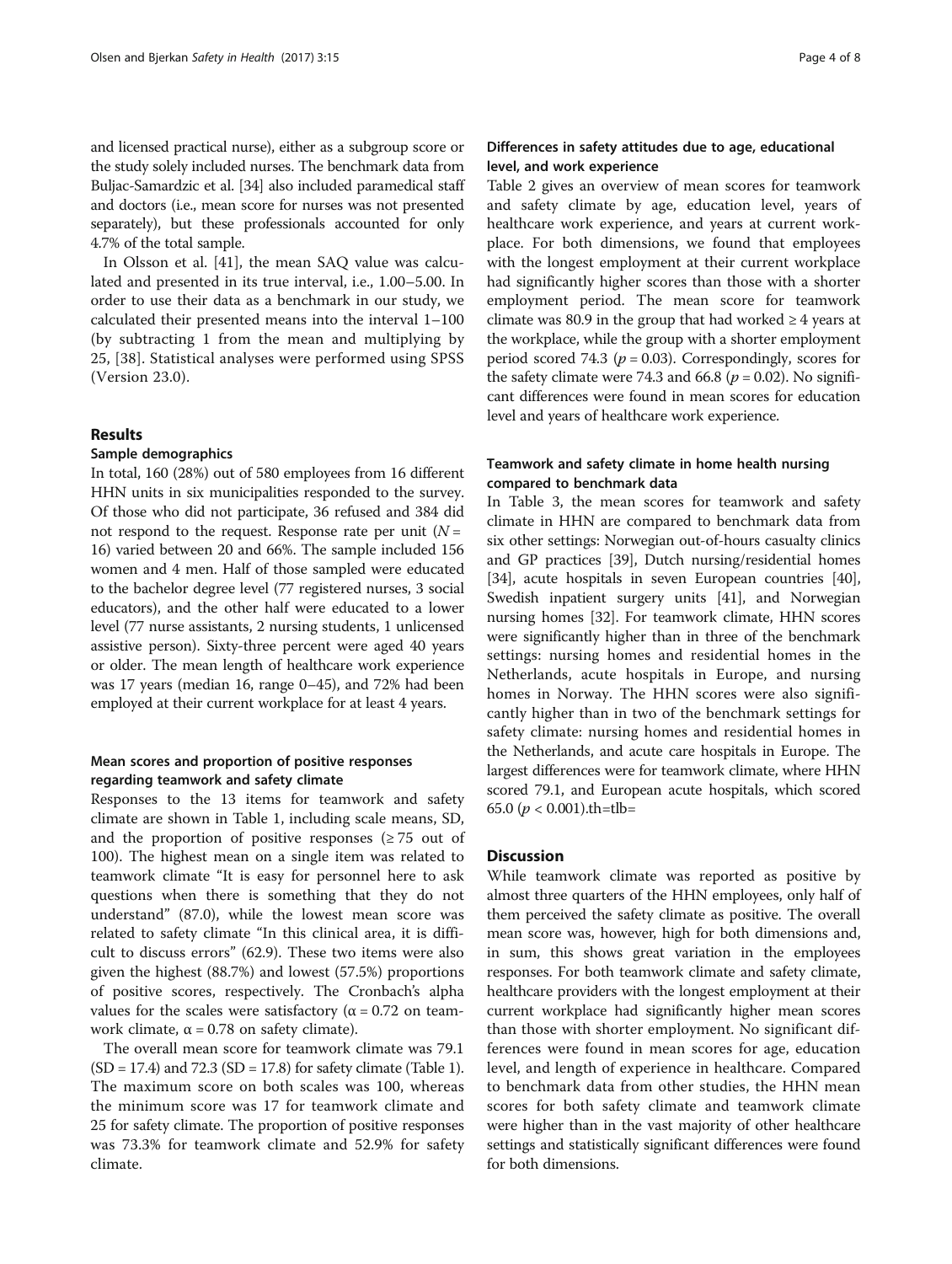| and years at earrent workplace<br>Dimensions SAQ |                                     | Number | Mean   | (SD)   | $p$ value |
|--------------------------------------------------|-------------------------------------|--------|--------|--------|-----------|
| Teamwork climate                                 | Total                               | 160    | 79.1   | (17.4) |           |
|                                                  | Education                           |        |        |        | 0.92      |
|                                                  | Bachelor degree                     | 80     | 78.9   | (18.0) |           |
|                                                  | Lower degree                        | 80     | 79.2   | (16.9) |           |
|                                                  | Age (years)                         |        |        |        | 0.45      |
|                                                  | $\leq 29$                           | 22     | 81.7   | (13.1) |           |
|                                                  | $30 - 39$                           | 37     | 80.7   | (18.9) |           |
|                                                  | $40 - 49$                           | 52     | 77.3   | (18.4) |           |
|                                                  | $50 - 59$                           | 34     | $76\,$ | (17.2) |           |
|                                                  | $\geq 60$                           | 15     | 84.2   | (15.9) |           |
|                                                  | Years employed at current workplace |        |        |        | 0.03      |
|                                                  | $< 4\,$                             | 43     | 74.3   | (19.1) |           |
|                                                  | $\geq 4$                            | 117    | 80.9   | (16.5) |           |
|                                                  | Years of experience in health care  |        |        |        | 0.89      |
|                                                  | $\leq$ 15                           | 78     | 78.9   | (17.5) |           |
|                                                  | $>15\,$                             | 82     | 79.3   | (17.4) |           |
| Safety climate                                   | Total                               | 155    | 72.3   | (17.8) |           |
|                                                  | Education                           |        |        |        | 0.42      |
|                                                  | Bachelor degree                     | 76     | 71.1   | (18.0) |           |
|                                                  | Lower degree                        | 79     | 73.4   | (17.7) |           |
|                                                  | Age (years)                         |        |        |        | 0.22      |
|                                                  | $\leq$ 29                           | 22     | 70.5   | (14.5) |           |
|                                                  | $30 - 39$                           | 35     | 76.2   | (18.7) |           |
|                                                  | $40 - 49$                           | 50     | 68.7   | (19.0) |           |
|                                                  | $50 - 59$                           | 33     | 72.0   | (16.6) |           |
|                                                  | $\geq 60$                           | 15     | 78.3   | (17.7) |           |
|                                                  | Years employed at current workplace |        |        |        | 0.02      |
|                                                  | $< 4\,$                             | 42     | 66.8   | (17.2) |           |
|                                                  | $\geq 4$                            | 113    | 74.3   | (17.7) |           |
|                                                  | Years of experience in health care  |        |        |        | 0.46      |
|                                                  | $\leq$ 15                           | $75\,$ | 71.2   | (16.9) |           |
|                                                  | $>15\,$                             | 80     | 73.3   | (18.7) |           |

<span id="page-4-0"></span>Table 2 Differences in mean scores on teamwork and safety climate due to age, educational level, work experience in health care, and years at current workplace

Note: Significant  $p$  values (level 95%) are indicated in italics

The HHN had a higher overall mean score for teamwork climate than all of the benchmark settings, except for nurses in the Norwegian out-of-hours setting, which showed a similar score. In addition, Gallego et al. [\[31](#page-7-0)], who used SAQ when comparing safety attitudes of services types across the Australian health system, found that home care (i.e., Royal District Nursing Service) was among the services reporting the highest teamwork climate scores. Unfortunately, as Gallego et al. [[31](#page-7-0)] did not report exact factor scores in their article, we could not compare mean scores between the studies. In our study, the fact that HHN employees scored significantly higher than healthcare providers in Dutch and Norwegian nursing/residential homes and European acute hospitals lends itself to different interpretations: one could be that working practices and conditions in the HHN services are rather different from those in institutional care. HHN healthcare providers mainly work alone in the patient's home, meeting their colleagues and leaders only a few times during a work shift to report and discuss their nursing interventions. They experience greater autonomy than nurses working in nursing homes [\[42\]](#page-7-0). They need to be flexible and skilled in being able to adapt care to the home care service delivery setting while maintaining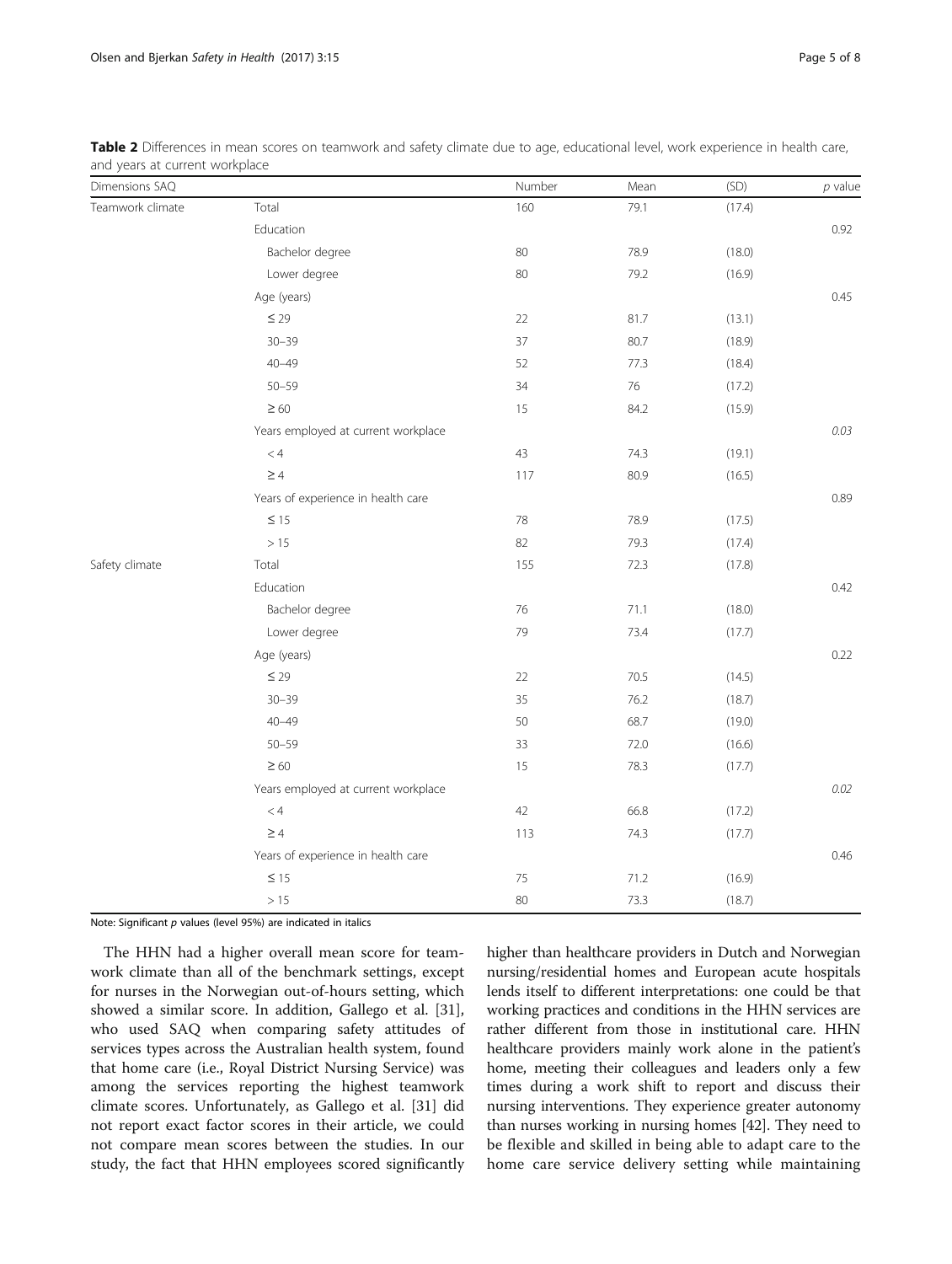<span id="page-5-0"></span>Table 3 Mean scores for teamwork climate and safety climate in home health nursing compared with benchmarking data

| Dimensions<br><b>SAO</b> | Scores, home<br>health nursing <sup>a</sup> | Benchmarking scores     |       |                                             |  |                                                      |       |                                                |       |                                   |       |                                                                                                             |  |
|--------------------------|---------------------------------------------|-------------------------|-------|---------------------------------------------|--|------------------------------------------------------|-------|------------------------------------------------|-------|-----------------------------------|-------|-------------------------------------------------------------------------------------------------------------|--|
|                          |                                             | GP practices,<br>Norway |       | Out-of-hours<br>casualty clinics,<br>Norway |  | Nursing and<br>residential homes,<br>the Netherlands |       | Acute hospital,<br>seven European<br>countries |       | Surgical hospital<br>care, Sweden |       | Nursing homes,<br>Norway                                                                                    |  |
|                          | Mean (SD)                                   |                         |       |                                             |  |                                                      |       |                                                |       |                                   |       | Mean (SD) p value Mean (SD) p value Mean (SD) p value Mean (SD) p value Mean (SD) p value Mean (SD) p value |  |
| Teamwork<br>climate      | 79.1 (17.4)                                 | 75.6 (16.8)             | 0.202 | 79.3 (12.4) 0.921                           |  | 70.1 (13.1)                                          | 0.000 | 65.0 (18.8)                                    | 0.000 | 77.5 (12.5)                       | 0.273 | 72.5 (19.4) 0.001                                                                                           |  |
| Safety<br>climate        | 72.3 (17.8)                                 | 75.1 (17.9)             | 0.306 | 75.4 (16.2) 0.234                           |  | 64.5 (12.4)                                          | 0.000 | 65.7(16.2)                                     | 0.000 | 70.0 (15.0)                       | 0.140 | 70.8 (18.0) 0.425                                                                                           |  |

Note: p values correspond to difference of means between home health nursing and each of the benchmark settings. Significant p values (level 99%) are indicated in italics. <sup>a</sup>N for home health nursing was 160 for teamwork climate and 155 for safety climate

appropriate nursing standards [\[43](#page-7-0)]. HHN can be viewed as a "ward without walls" [[44\]](#page-7-0) where beds never close regardless of external factors. Thus, staff have to work in close collaboration and organize their workloads to share clients [[45](#page-7-0)]. In the present study, most healthcare providers reported it to be easy to rely on each other's help and assistance when needed (i.e., high mean score and positive responses for items 4 and 5), indicating that they also have trust in one another. Thus, the HHN meets the characteristics of a "real team," described by Katzenbach and Smith [\[46\]](#page-7-0). According to Katzenbach and Smith, a "real team" has high interdependence, whereas teams with low interdependence are more commonly labeled "working groups." In a real team, the members share a common purpose and approach, they have complementary skills, and they hold themselves mutually accountable for their results [\[46\]](#page-7-0).

The HHN had a lower mean score for safety climate than teamwork climate. This is in contrast to Gallego et al. [[31\]](#page-7-0), who found that healthcare providers in home care scored higher for safety climate than teamwork climate. The reported difficulty of discussing errors in our study (low mean score and low positive responses for item 11) may seem to be a contradiction to the high proportion of positive responses for teamwork climate. One explanation could be a fragile trust between the employees relying on each other for help, where discussing errors may be regarded as splitting the team loyalty. Jones and Kelly [\[47\]](#page-7-0) found that staff members who witnessed wrongdoing avoided formal whistle-blowing routes and instead raised concerns in other more informal and less explicit ways (e.g., raised their concerns verbally indirectly via the use of humor or sarcasm).

Only nurses at out-of-hours clinics and GP practices scored higher for safety climate than the HHN. Any explanation regarding the context, i.e., that treating more acutely ill or unstable patients requires more focus on patient safety is not supported, as European acute hospitals score lower than Norwegian HHN units (Table 3). Many initiatives have been carried out in recent years to improve patient safety levels in hospitals and recommendations for safety practices exist [\[48\]](#page-7-0). However, the climate

still appears to be less safe here than the studies included in Table 3. The WHO campaign for patient safety points to organizational/ managerial topics together with team, individual, and work-environment topics as being essential to the success of this work [\[49\]](#page-7-0). There may be a need to search for reasons in the acute hospitals along these lines, as teamwork climate also seemed to score lower than in HHN units.

Healthcare providers with the longest employment duration at their current workplace had higher mean scores on both teamwork and safety climate. There are several possible explanations for this result. Being new to a site, even if having prior professional experience, may lead to a lower score for teamwork climate as individuals adapt to a new work environment. In contrast, having more experience probably leads to an individual having confidence in their own work and trust in their team, thus leading to a higher score for teamwork climate. Newer employees may also be more critical, seeing challenges with fresh eyes, which may increase patient safety awareness, thus leading to lower scores for both dimensions. Zhu et al. [[50](#page-7-0)] found that nurses who lost confidence in safety and quality of care for their patients decided to leave their jobs to escape the physical and mental stress. Employees who do not leave, even when not satisfied with patient safety matters or working conditions, may be employees who are resigned to their role [[50](#page-7-0)]. These employees may cause a climate for change to be lower than is necessary to improve safety and climate conditions.

## Strengths and limitations

Due to the cross-sectional study design, our findings cannot support causal conclusions. Nonetheless, the study provides new information about patient safety culture in the largely unexplored area of HHN care. The low response rate limited the external validity of our findings. According to Sexton et al. [[37](#page-7-0)], a response rate minimum of 60% is necessary to draw a firm conclusion when using the SAQ. However, it is recognized that achieving high response rates in survey research is increasingly challenging, and it is argued that response rate alone may not be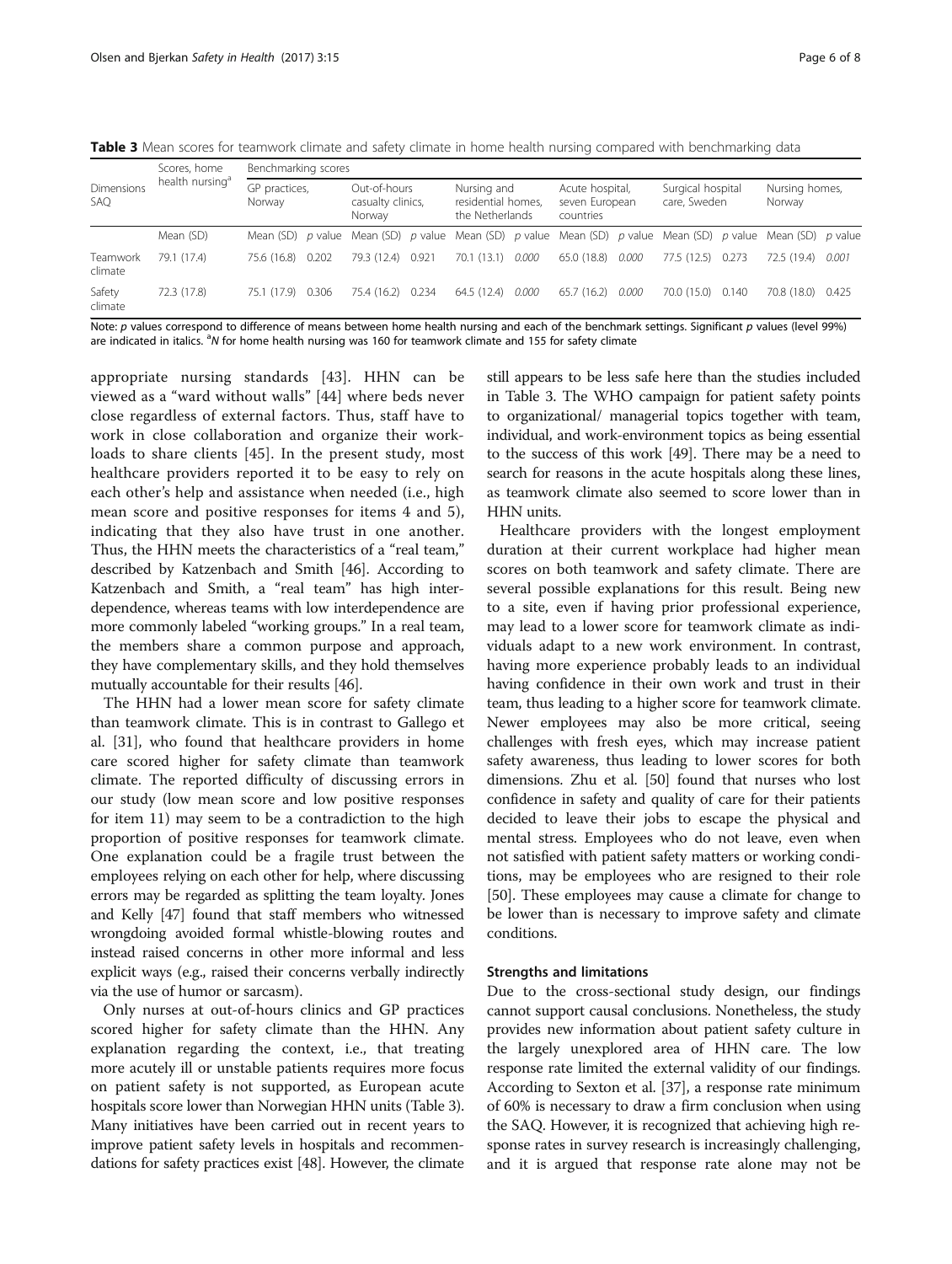<span id="page-6-0"></span>sufficient evidence to judge study quality and/or validity [[51](#page-7-0)]. A possible reason for the small sample could be that we did not exclude employees working less than full-time: employees working part-time could have lesser workplace commitment and thereby less interest in participating in the study. Another explanation may be that the survey was electronically distributed to individuals: Handing surveys directly to individuals could increase participation in the study [[52\]](#page-7-0). There is a risk of selection bias, e.g., professionals with the most negative attitudes towards patient safety may have decided to not participate. Rogelberg et al. [\[53\]](#page-7-0), however, determined that employees who are active non-responders (i.e., refuse to participate) have more negative attitudes to the organization than those who participate and that the passive non-responders (i.e., do not reply to the request) have attitudes similar to those who participate. They conclude that the risk of selection bias is smaller in attitude surveys. The fact that there were far more passive non-responders than active non-responders in our study thereby indicates that the findings would not be substantially different if the response rate was higher.

The SAQ has not, to our knowledge, been used thus far in the home health nursing care context. This study, therefore, provides important knowledge regarding the usefulness of the instrument. The fact that we used only two out of six factors in SAQ limit the comparability with studies using the full questionnaire. However, the dimensions teamwork and safety climate are considered to be the most important when investigating patient safety culture [[37](#page-7-0)].

## Conclusion

The HHN had higher scores for both safety climate and teamwork climate compared to the vast majority of other healthcare settings. Statistically significant differences were found for both dimensions. The results of our study indicate, however, that there is also room for improvement in the patient safety culture in Norwegian HHN. This study should be considered a preliminary report on the situation in this field, and further research on patient safety culture in HHN is needed. With a larger sample, it would be interesting to more closely investigate the variations we found in safety climate and teamwork climate related to background variables. Future research is also needed to investigate the associations between patient safety culture and the incidence of adverse events in HHN.

#### Abbreviations

ANOVA: Analysis of variance; GP: General practitioner; HHN: Home health nursing; SAQ: Safety Attitudes Questionnaire; SD: Standard deviation; SPSS: Statistical Package for the Social Sciences

#### Acknowledgements

The authors thank the HHN employees who contributed to the study by responding to the questionnaires. The project received funding from Nord University (former, Nord-Trøndelag University College, Faculty of Health and Science). The funders had no part in the study design; in the collection, analysis, and interpretation of data; and in the writing or publication of this manuscript.

### Funding

The study did not receive any external funding.

#### Availability of data and materials

Please contact the author for data requests.

#### Authors' contributions

RMO and JB designed the study. RMO collected, analyzed, and interpreted the data. RMO created the tables and led the drafting of the manuscript. RMO and JB were both involved in critically revising the manuscript for important intellectual content and both read and approved the final manuscript.

#### Ethics approval and consent to participate

The project was approved by the Data protection Official for Research, Norwegian Social Sciences Data Service (NSD) (Ref. No. 2015/44114). Information on the aim of the study accompanied the questionnaires and completion of the questionnaire was considered informed consent for participation.

#### Consent for publication

Not applicable

#### Competing interests

The authors declare that they have no competing interests.

#### Publisher's Note

Springer Nature remains neutral with regard to jurisdictional claims in published maps and institutional affiliations.

#### Author details

<sup>1</sup> Centre for Care Research Mid-Norway, Nord University, Namsos, Norway <sup>2</sup> Faculty of Nursing and Health Science, Nord University, Levanger, Norway <sup>3</sup> Centre for Care Research/Faculty of Nursing and Health Science, PB 474, 7801 Namsos, Norway.

# Received: 3 October 2017 Accepted: 21 November 2017

#### References

- 1. Runciman W, Hibbert P, Thomson R, Van Der Schaaf T, Sherman H, Lewalle P. Towards an international classification for patient safety: key concepts and terms. Int J Qual Health Care. 2009;21:18–26.
- 2. Kohn LT, Corrigan JM, Donaldson MS. To err is human: building a safer health system. Washington: National Academies Press; 2000.
- 3. Vincent C. Patient safety. 2nd ed. Wiley: Chichester, UK; 2010.
- National Patient Safety Foundation (NPSF). Free from harm: accelerating patient safety improvement fifteen years after to err is human. 2015. [http://](http://www.npsf.org/) [www.npsf.org/.](http://www.npsf.org/) Accesed 1 Mar 2017.
- 5. World Health Organization. Safer primary care: a global challenge. Summary of inaugural meeting. The Safer Primary Care Expert Working Group. 2013. [http://www.who.int/patientsafety/summary\\_report\\_of\\_primary\\_care\\_](http://www.who.int/patientsafety/summary_report_of_primary_care_consultation.pdf) [consultation.pdf](http://www.who.int/patientsafety/summary_report_of_primary_care_consultation.pdf). Accessed 1 Mar 2017.
- 6. Lorincz CY, Drazen E, Sokol PE, Neerukonda KV, Metzger J, Toepp MC, Maul L, Classen DC, Wynia MK. Research in ambulatory patient safety 2000–2010: a 10-year review. Chicago: American Medical Association; 2011. [https://c.ymcdn.com/sites/](https://c.ymcdn.com/sites/npsf.site-ym.com/resource/resmgr/PDF/Research-in-Amb-Pat-Saf_AMAr.pdf) [npsf.site-ym.com/resource/resmgr/PDF/Research-in-Amb-Pat-Saf\\_AMAr.pdf](https://c.ymcdn.com/sites/npsf.site-ym.com/resource/resmgr/PDF/Research-in-Amb-Pat-Saf_AMAr.pdf). Accesed 1 Mar 2017
- 7. Cresswell KM, Panesar SS, Salvilla SA, Carson-Stevens A, Larizgoitia I, Donaldson LJ, Bates D, Sheikh A. Global research priorities to better understand the burden of iatrogenic harm in primary care: an international delphi exercise. PLoS Med. 2013;10:11.
- Vincent C, Amalberti R. Safer healthcare: Strategies for the real world. 1st ed: London: Springer Open; 2016. [https://link.springer.com/content/pdf/10.](https://link.springer.com/content/pdf/10.1007%2F978-3-319-25559-0.pdf) [1007%2F978-3-319-25559-0.pdf.](https://link.springer.com/content/pdf/10.1007%2F978-3-319-25559-0.pdf) Accessed 1 Mar 2017.